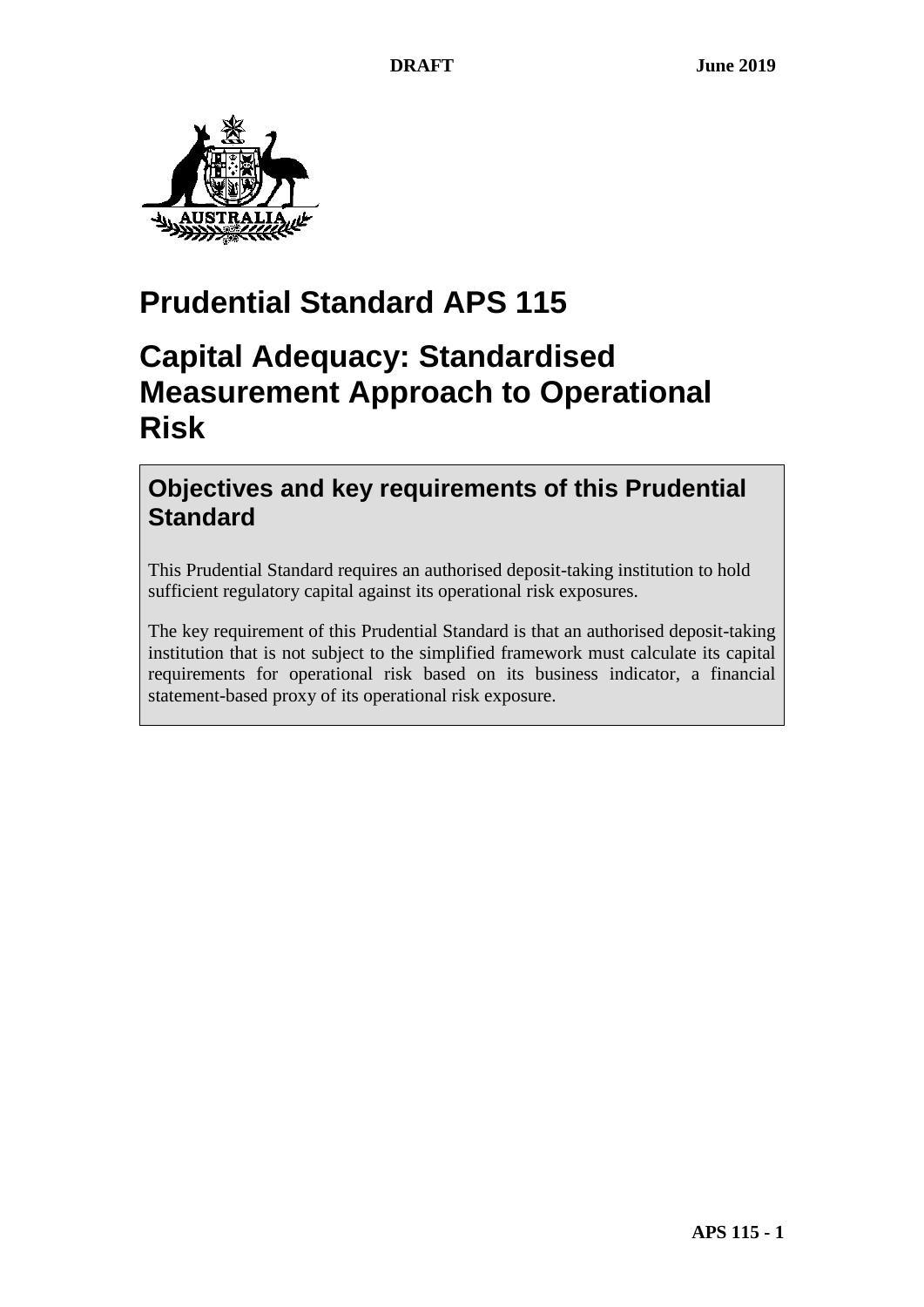## **Table of Contents**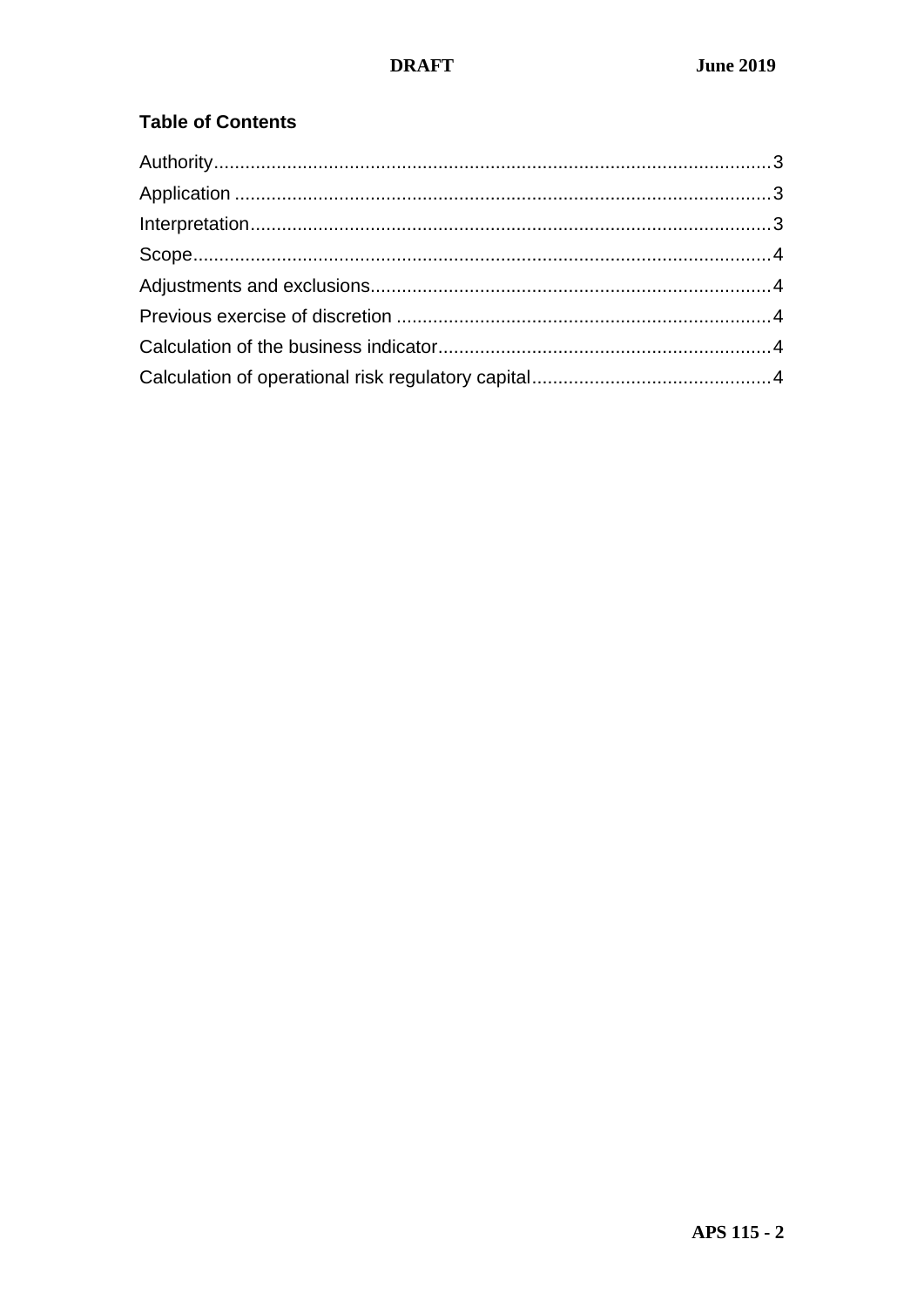### <span id="page-2-0"></span>**Authority**

1. This Prudential Standard is made under section 11AF of the *Banking Act 1959*  (**Banking Act**).

### <span id="page-2-1"></span>**Application**

- 2. This Prudential Standard applies to **authorised deposit-taking institutions** (**ADIs**) except:
	- (a) **foreign ADIs;**
	- (b) **purchased payment facility providers** (**PPF providers**); and
	- (c) [small ADIs standardised ADIs which satisfy the eligibility criteria for inclusion within the simplified framework].
- 3. A reference to an ADI in this Prudential Standard is a reference to:
	- (a) an ADI on a **Level 1** basis; and
	- (b) a **group** of which an ADI is a member on a **Level 2** basis.
- 4. If an ADI to which this Prudential Standard applies is:
	- (a) the holding company for a group, the ADI must ensure that the requirements in this Prudential Standard are met on a Level 2 basis, where applicable; or
	- (b) a subsidiary of an authorised **non-operating holding company** (**authorised NOHC**), the authorised NOHC must ensure that the requirements in this Prudential Standard are met on a Level 2 basis, where applicable.
- 5. This Prudential Standard commences on 1 January 2021. However, for ADIs which do not have APRA's approval to use an advanced measurement approach to operational risk on 31 December 2020 under *Prudential Standard APS 115 Capital Adequacy: Advanced Measurement Approaches to Operational Risk,* this Prudential Standard commences from 1 January 2022.

### <span id="page-2-2"></span>**Interpretation**

- 6. Terms that are defined in *Prudential Standard APS 001 Definitions* appear in bold the first time they are used in this Prudential Standard.
- 7. Where this Prudential Standard provides for APRA to exercise a power or discretion, the power or discretion is to be exercised in writing.
- 8. In this Prudential Standard, unless the contrary intention appears, a reference to an Act, Regulations or Prudential Standard is a reference to the Act, Regulations or Prudential Standard as in force from time to time.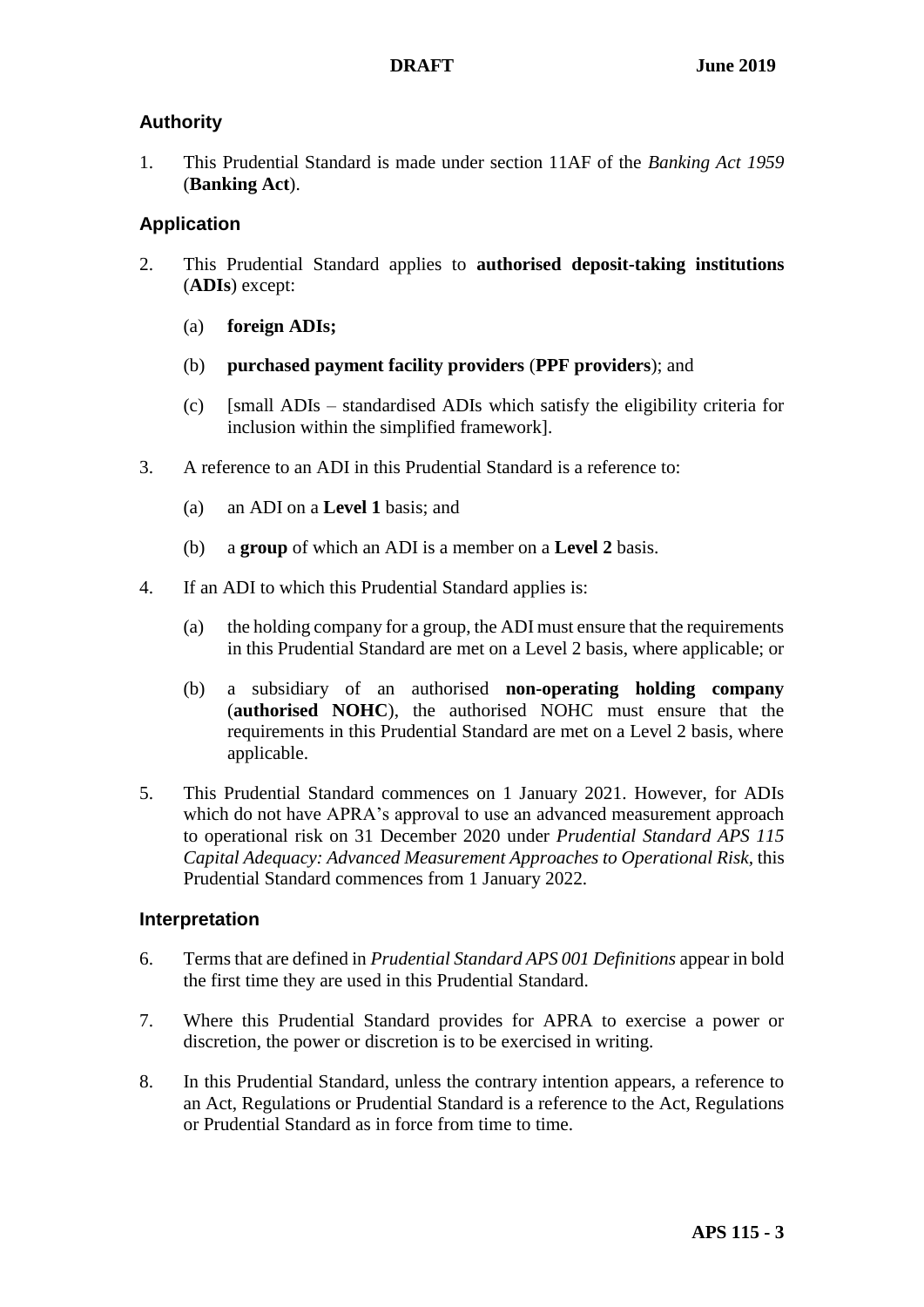#### <span id="page-3-0"></span>**Scope**

9. This Prudential Standard applies to all operations and activities of an ADI.

#### <span id="page-3-1"></span>**Adjustments and exclusions**

10. APRA may adjust or exclude a specific prudential requirement in this Prudential Standard in relation to one or more specified ADIs, authorised NOHCs or subsidiaries.

### <span id="page-3-2"></span>**Previous exercise of discretion**

11. An ADI must contact APRA if it seeks to place reliance, for the purposes of complying with this Prudential Standard, on a previous exemption or other exercise of discretion by APRA under a previous version of this Prudential Standard.

#### <span id="page-3-3"></span>**Calculation of operational risk regulatory capital**

- 12. An ADI must hold an amount of **Regulatory Capital** for its exposure to **operational risk** based on its business indicator (BI). An ADI's BI is calculated as 12 per cent of its BI, plus:
	- (a) if the BI exceeds \$1.5 billion, then 3 per cent of the amount by which the BI exceeds \$1.5 billion, plus
	- (b) if the BI exceeds \$45 billion, then 3 per cent of the amount by which the BI exceeds \$45 billion.

#### **Calculation of the business indicator**

- 13. An ADI must calculate its BI as set out in paragraphs [14](#page-3-4) to [21](#page-5-0) of this Prudential Standard.
- <span id="page-3-4"></span>14. The BI is calculated as follows:

$$
BI = ILDC + SC + FC
$$

where:

 $ILDC =$  the lesser of the interest component (as defined in paragraph [15\)](#page-4-0) and the asset component (as defined in paragraph [16\)](#page-4-1); plus the dividend component (as defined in paragraph [17\)](#page-4-2); and

 $SC =$  the sum of the other operating component (as defined in paragraph [18\)](#page-4-3) and the fee and commission component (as defined in paragraph [19\)](#page-4-4); and

 $FC =$  the sum of the trading book component (as defined in paragraph [20\)](#page-5-1) and the banking book component (as defined in paragraph [21\)](#page-5-0).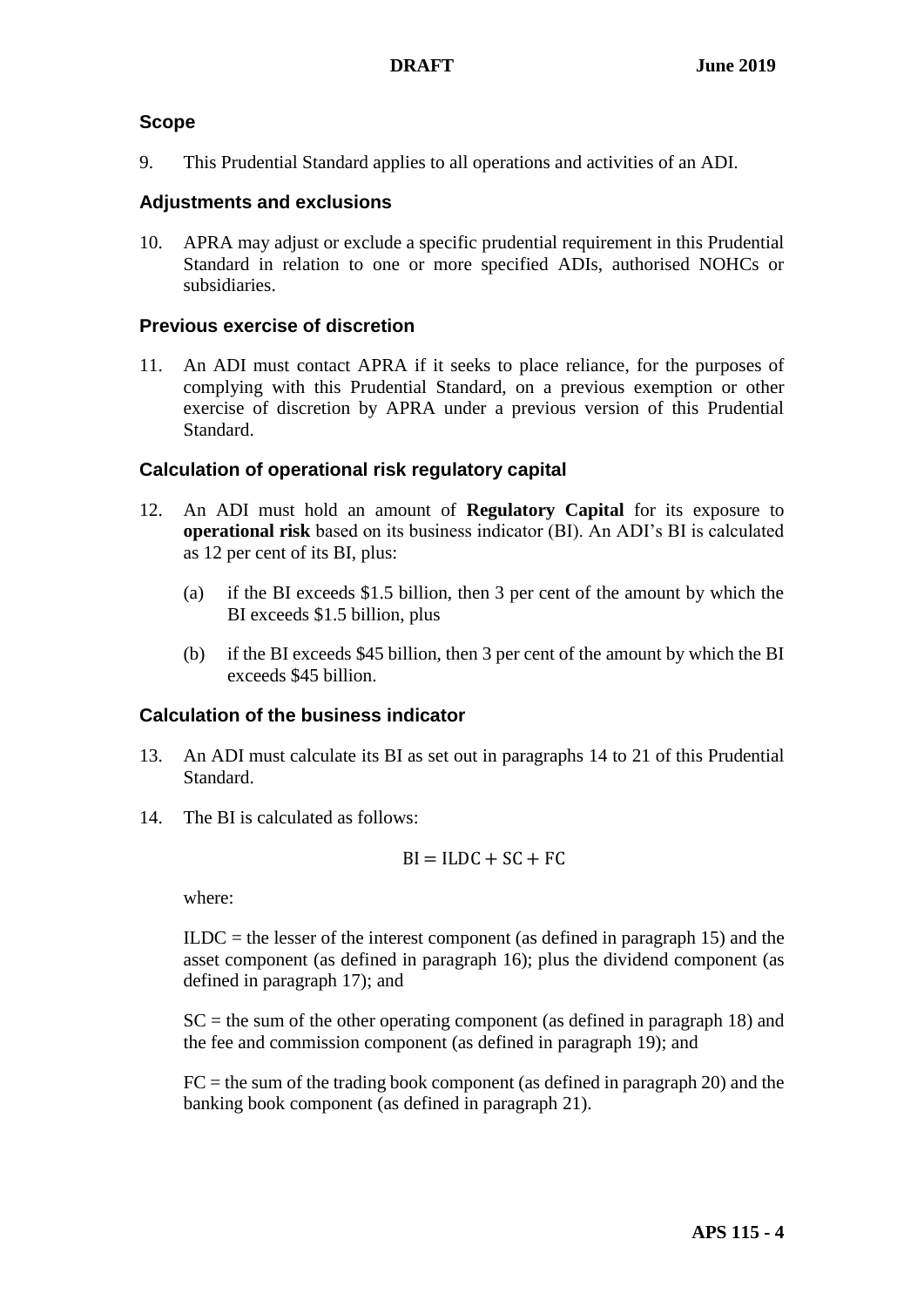- <span id="page-4-5"></span><span id="page-4-0"></span>15. For the purposes of paragraph [14](#page-3-4) of this Prudential Standard, an ADI's interest component is the annual average value over the most recent three years of the absolute value of the following calculation:
	- (a) the ADI's interest income from all financial assets and other interest income, including interest income from finance and operating leases and profits from leased assets, less
	- (b) the ADI's interest expenses from all financial liabilities and other interest expenses, including interest expense from finance and operating leases, losses, depreciation and impairment of operating leased assets.
- <span id="page-4-6"></span><span id="page-4-1"></span>16. For the purposes of paragraph [14](#page-3-4) of this Prudential Standard, an ADI's asset component is 2.25 per cent times the average value over the most recent three years of the sum of the ADI's total gross outstanding loans (including nonperforming loans), advances, interest bearing securities (including government bonds), and lease assets, measured at the end of each financial year.
- <span id="page-4-2"></span>17. For the purposes of paragraph [14](#page-3-4) of this Prudential Standard, an ADI's dividend component is the annual average over the most recent three years of the ADI's dividend income from investments in stocks and funds not consolidated in the ADI's financial statements, including dividend income from non-consolidated subsidiaries, associates and joint ventures.
- <span id="page-4-3"></span>18. For the purposes of paragraph [14](#page-3-4) of this Prudential Standard, an ADI's other operating component is the maximum of:
	- (a) the annual average over most recent three years of the ADI's other operating income and income not included in other BI components calculated according to paragraphs [14](#page-3-4) to [21](#page-5-0) of this Prudential Standard,<sup>1</sup> and
	- (b) the annual average over most recent three years of the ADI's other operating expenses and expenses not included in other BI components calculated according to paragraphs [14](#page-3-4) to [21](#page-5-0) of this Prudential Standard. 2
- <span id="page-4-4"></span>19. For the purposes of paragraph [14](#page-3-4) of this Prudential Standard, an ADI's fee and commission component is the maximum of:

 $\bar{1}$ <sup>1</sup> For the avoidance of doubt, this item includes gains from non-current assets and disposal groups classified as held for sale not qualifying as discontinued operations (refer to Australian Accounting Standards). However, this item does not include income from operating or finance leases, which are instead treated as "interest income" under paragrap[h 15\(a\).](#page-4-5)

<sup>&</sup>lt;sup>2</sup> For the avoidance of doubt, this item includes operational loss events and losses from non-current assets and disposal groups classified as held for sale not qualifying as discontinued operations (refer to Australian Accounting Standards). However, this item does not include expenses from operating or finance leases, which are instead treated as "interest expenses" under paragraph  $15(b)$ .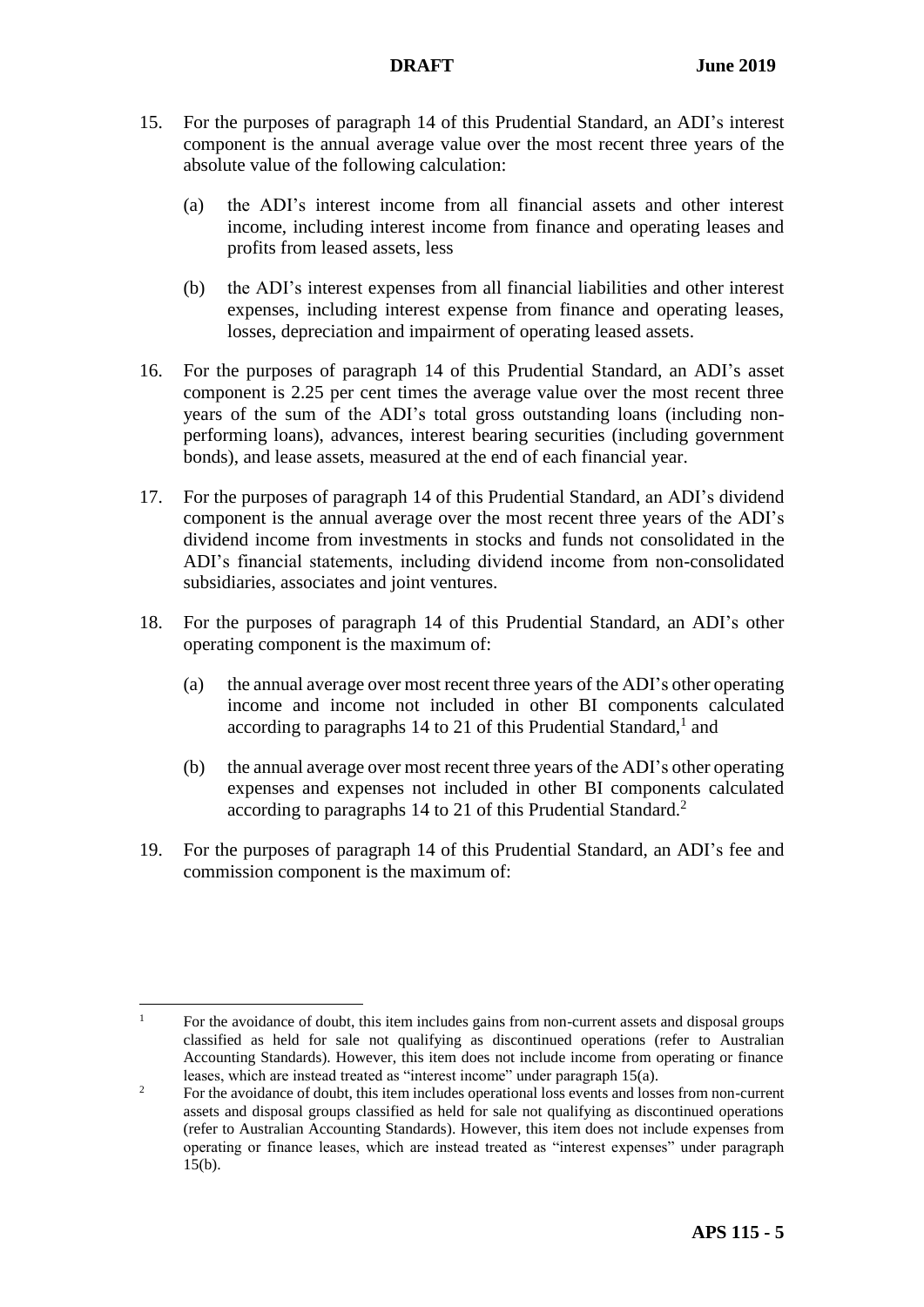- (a) the annual average over most recent three years of the ADI's fee and commission income; 3 and
- (b) the annual average over the most recent three years of the ADI's fee and commission expenses. 4
- <span id="page-5-1"></span>20. For the purposes of paragraph [14](#page-3-4) of this Prudential Standard, an ADI's trading book component is the annual average over the most recent three years of the absolute value of the net profit (loss) on the ADI's trading book.
- <span id="page-5-0"></span>21. For the purposes of paragraph [14](#page-3-4) of this Prudential Standard, an ADI's banking book component is the annual average over the most recent three years of the absolute value of the net profit (loss) on the ADI's banking book.
- 22. For the avoidance of doubt, an ADI must not include any of the following items in any calculation of a component of the BI in paragraphs [14](#page-3-4) to [21](#page-5-0) of this Prudential Standard:
	- (a) income and expenses from insurance or reinsurance businesses;
	- (b) premiums paid and reimbursements/payments received from insurance or reinsurance policies purchased;
	- (c) administrative expenses, including staff expenses, outsourcing fees paid for the supply of non-financial services, (e.g. logistical, information technology, or human resources services), and other administrative expenses, (e.g. expenses related to information technology, utilities, telephone, travel, office supplies, or postage);
	- (d) recovery of administrative expenses including recovery of payments on behalf of customers (e.g. taxes debited to customers);
	- (e) expenses of premises and fixed assets, except when these expenses result from operational loss events;
	- (f) depreciation/amortisation of tangible and intangible assets, except depreciation/amortisation related to lease assets, which should be included in finance and operating lease expenses;
	- (g) provisions or reversal of provisions (e.g. on pensions, commitments and guarantees given), except provisions related to operational loss events;
	- (h) expenses due to share capital repayable on demand;

 $\overline{a}$ 

<sup>&</sup>lt;sup>3</sup> For the avoidance of doubt, this includes income received by the ADI for providing advice and services, and as an outsourcer of financial services.

<sup>&</sup>lt;sup>4</sup> For the avoidance of doubt, this includes outsourcing fees paid by the ADI for the supply of financial services, but not outsourcing fees paid for the supply of non-financial services such as logistical, information technology or human resources services (which are instead included in the calculation of the other operating component in paragraph 18 of this Prudential Standard).